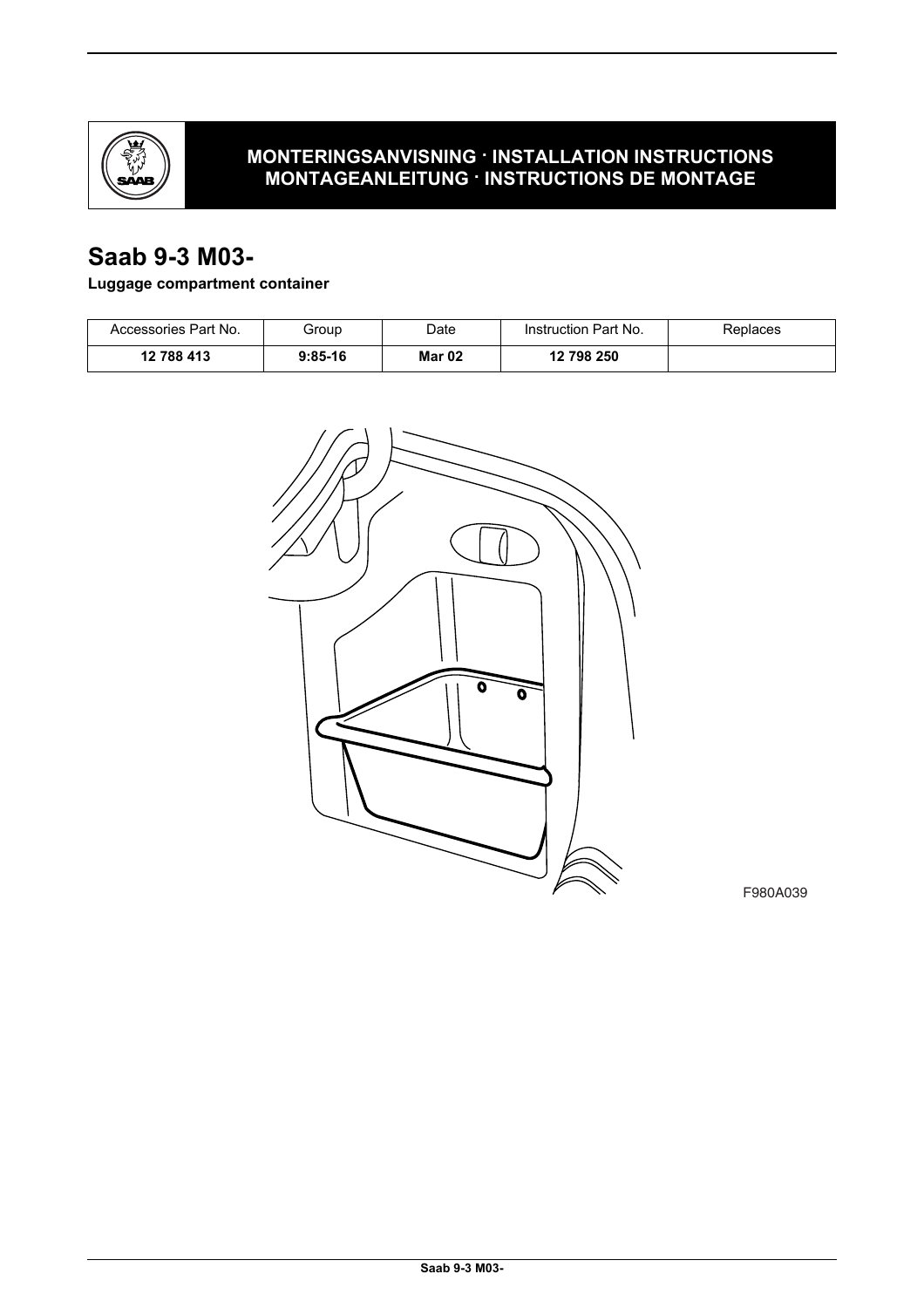

- 1 Luggage compartment container
- 2 Bolt (x2)
- 3 Nut (x2)
- 4 Washer (x2)
- 5 Velcro attachment (2)